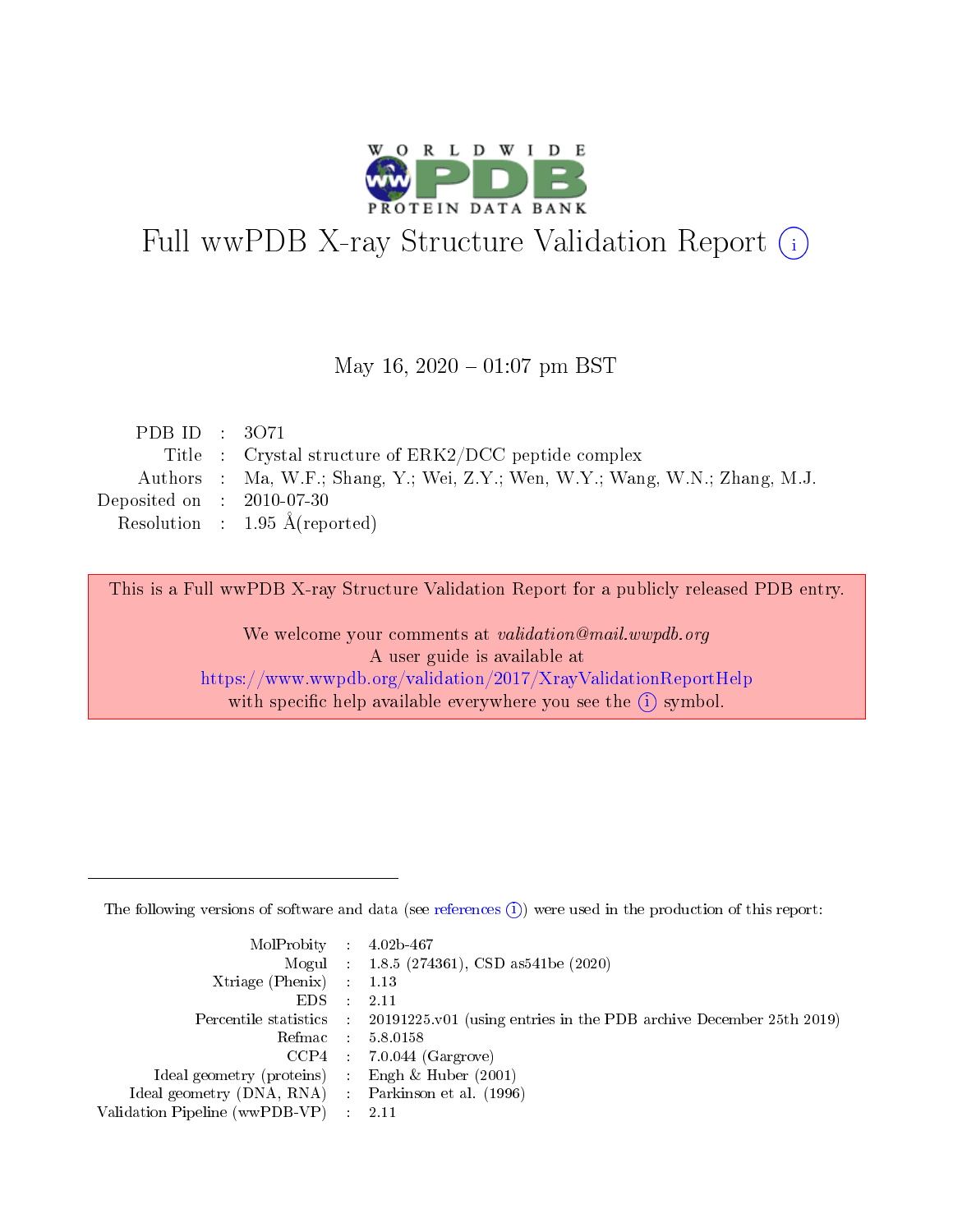## 1 [O](https://www.wwpdb.org/validation/2017/XrayValidationReportHelp#overall_quality)verall quality at a glance  $(i)$

The following experimental techniques were used to determine the structure: X-RAY DIFFRACTION

The reported resolution of this entry is 1.95 Å.

Percentile scores (ranging between 0-100) for global validation metrics of the entry are shown in the following graphic. The table shows the number of entries on which the scores are based.



| Metric                | Whole archive<br>$(\#\mathrm{Entries})$ | Similar resolution<br>$(\#\text{Entries}, \text{resolution range}(\textup{\AA}))$ |
|-----------------------|-----------------------------------------|-----------------------------------------------------------------------------------|
| $R_{free}$            | 130704                                  | $2580(1.96-1.96)$                                                                 |
| Clashscore            | 141614                                  | $2705(1.96-1.96)$                                                                 |
| Ramachandran outliers | 138981                                  | $2678(1.96-1.96)$                                                                 |
| Sidechain outliers    | 138945                                  | $2678(1.96-1.96)$                                                                 |
| RSRZ outliers         | 127900                                  | $2539(1.96-1.96)$                                                                 |

The table below summarises the geometric issues observed across the polymeric chains and their fit to the electron density. The red, orange, yellow and green segments on the lower bar indicate the fraction of residues that contain outliers for  $>=3, 2, 1$  and 0 types of geometric quality criteria respectively. A grey segment represents the fraction of residues that are not modelled. The numeric value for each fraction is indicated below the corresponding segment, with a dot representing fractions <=5% The upper red bar (where present) indicates the fraction of residues that have poor fit to the electron density. The numeric value is given above the bar.

| Mol | $C$ hain   Length | Quality of chain |     |          |  |  |
|-----|-------------------|------------------|-----|----------|--|--|
|     | 358               | 8%               | 85% | 5%<br>9% |  |  |
|     | $\Omega$          | 15%<br>30%       | 70% |          |  |  |

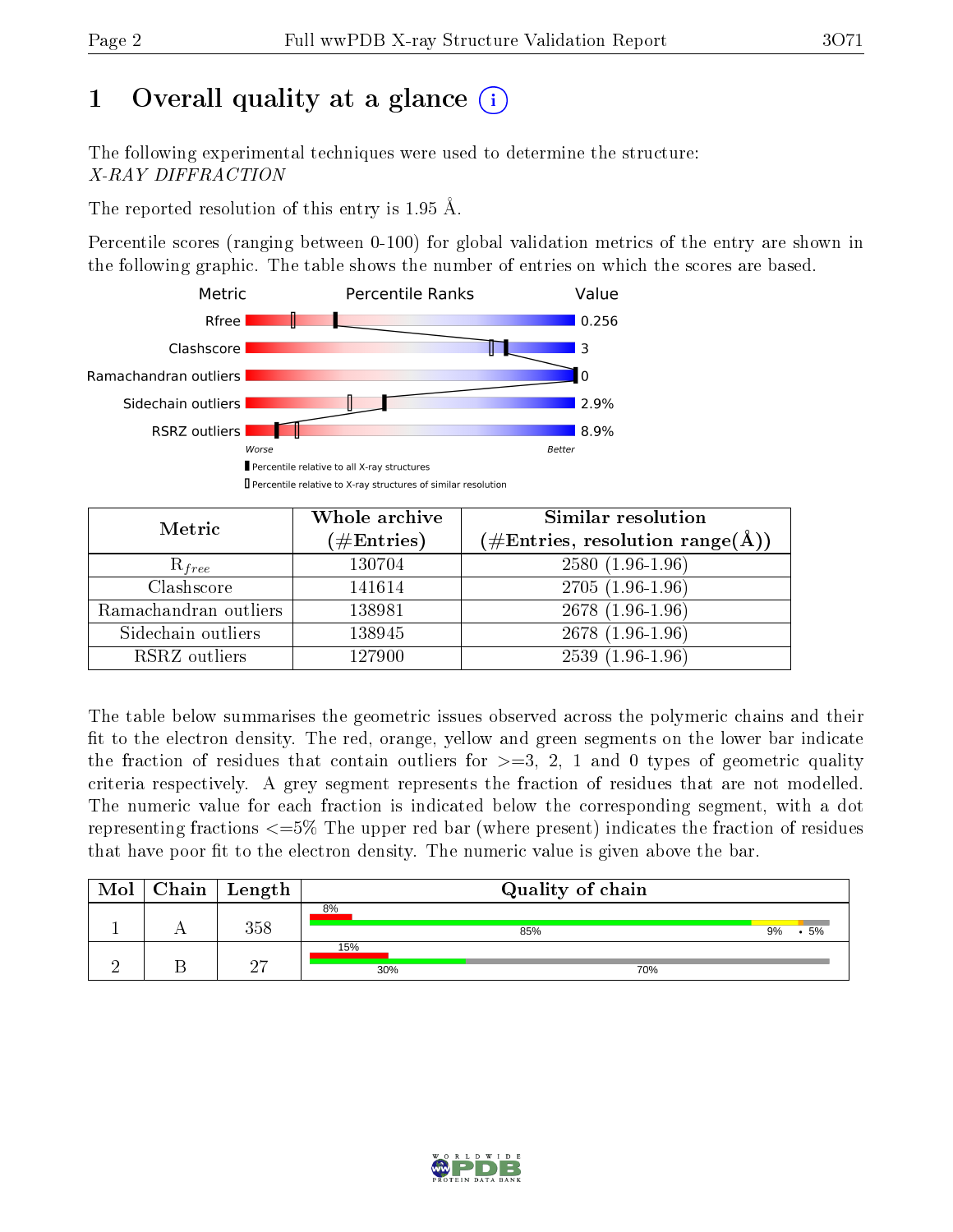## 2 Entry composition (i)

There are 4 unique types of molecules in this entry. The entry contains 3027 atoms, of which 0 are hydrogens and 0 are deuteriums.

In the tables below, the ZeroOcc column contains the number of atoms modelled with zero occupancy, the AltConf column contains the number of residues with at least one atom in alternate conformation and the Trace column contains the number of residues modelled with at most 2 atoms.

Molecule 1 is a protein called Mitogen-activated protein kinase 1.

| Mol | Chain | Residues | Atoms                  |     |     |     | ZeroOcc | $^\vdash$ Alt $\text{Conf} \mid \text{Trace}$ |  |  |
|-----|-------|----------|------------------------|-----|-----|-----|---------|-----------------------------------------------|--|--|
|     |       | 340      | $\mathrm{Tota}$<br>278 | 789 | 473 | 503 | $16\,$  |                                               |  |  |

Molecule 2 is a protein called Peptide of Deleted in Colorectal Cancer.

| Mol | $\pm$ Chain   Residues $^+$ | $\rm{Atoms}$ |  |       |  | ZeroOcc   AltConf   Trace |  |
|-----|-----------------------------|--------------|--|-------|--|---------------------------|--|
|     |                             | Total C      |  | 41 13 |  |                           |  |

• Molecule 3 is THIOCYANATE ION (three-letter code: SCN) (formula: CNS).



|  | Mol   Chain   Residues | Atoms                   | $ZeroOcc \   \ AltConf \  $ |
|--|------------------------|-------------------------|-----------------------------|
|  |                        | Total C N S<br>$-1$ 1 1 |                             |
|  |                        | Total C N S             |                             |

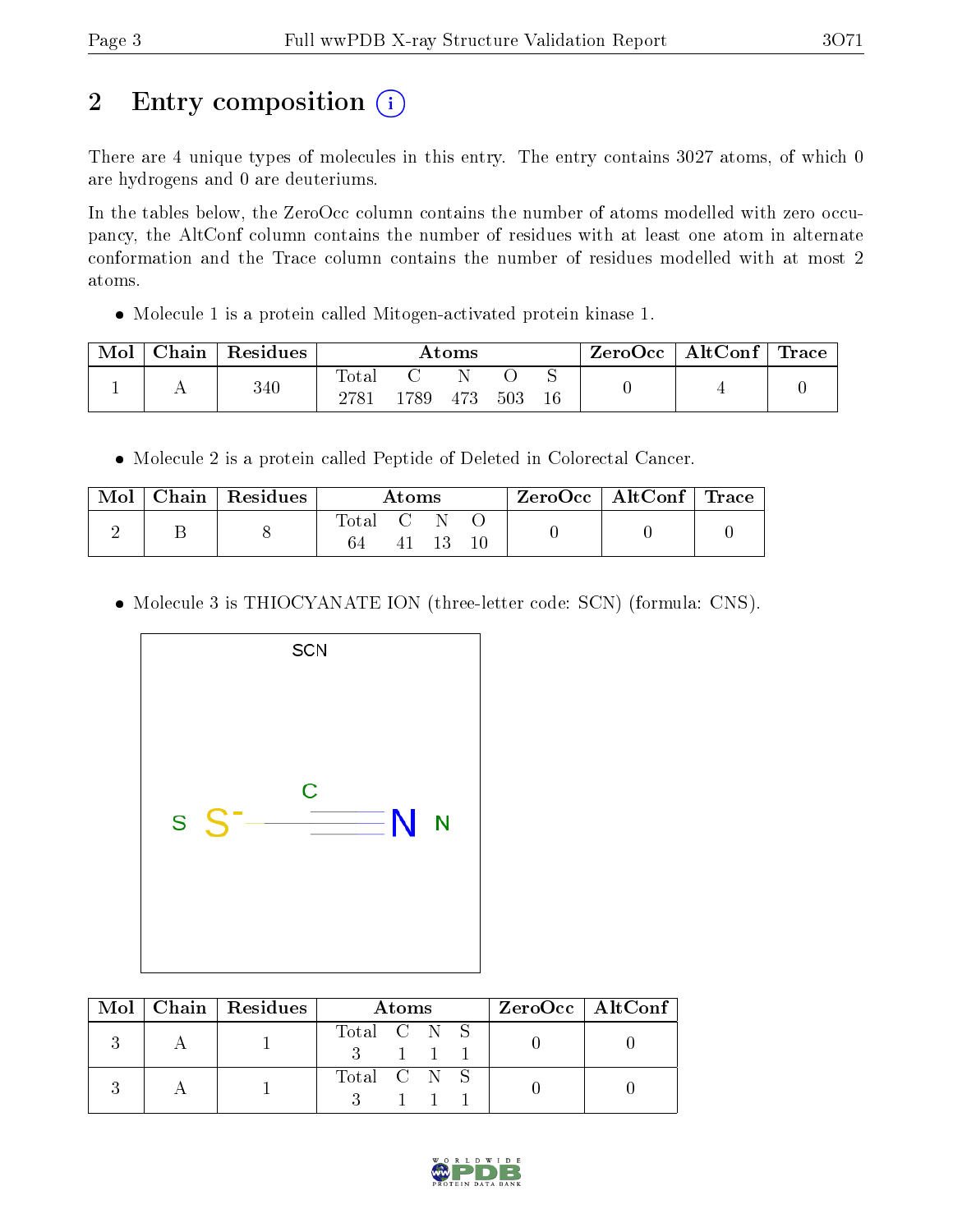$\bullet\,$  Molecule 4 is water.

|  | Mol   Chain   Residues | Atoms            | ZeroOcc   AltConf |  |
|--|------------------------|------------------|-------------------|--|
|  | 175                    | Total<br>175 175 |                   |  |
|  |                        | Total            |                   |  |

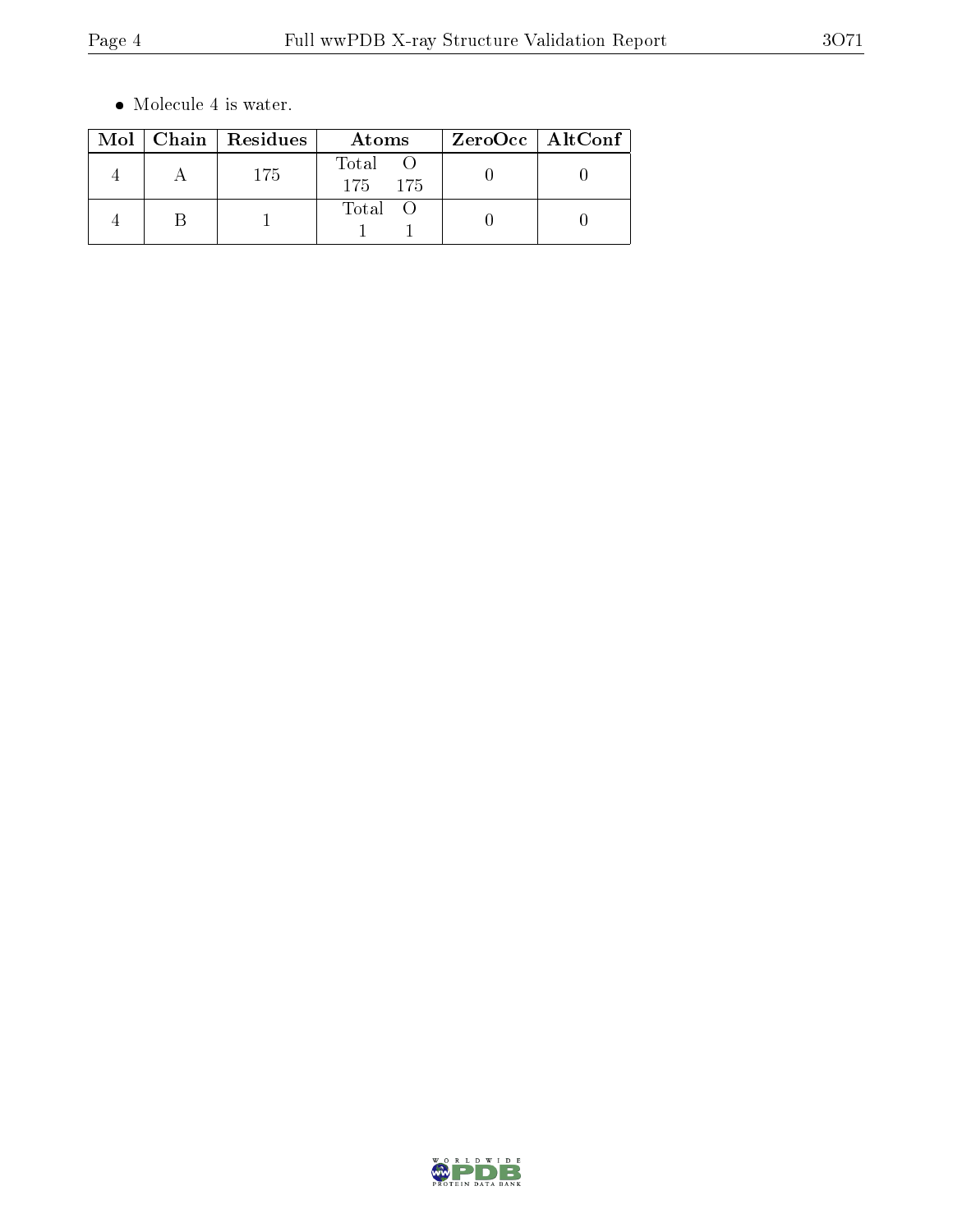### 3 Residue-property plots  $(i)$

These plots are drawn for all protein, RNA and DNA chains in the entry. The first graphic for a chain summarises the proportions of the various outlier classes displayed in the second graphic. The second graphic shows the sequence view annotated by issues in geometry and electron density. Residues are color-coded according to the number of geometric quality criteria for which they contain at least one outlier: green  $= 0$ , yellow  $= 1$ , orange  $= 2$  and red  $= 3$  or more. A red dot above a residue indicates a poor fit to the electron density (RSRZ  $> 2$ ). Stretches of 2 or more consecutive residues without any outlier are shown as a green connector. Residues present in the sample, but not in the model, are shown in grey.

• Molecule 1: Mitogen-activated protein kinase 1



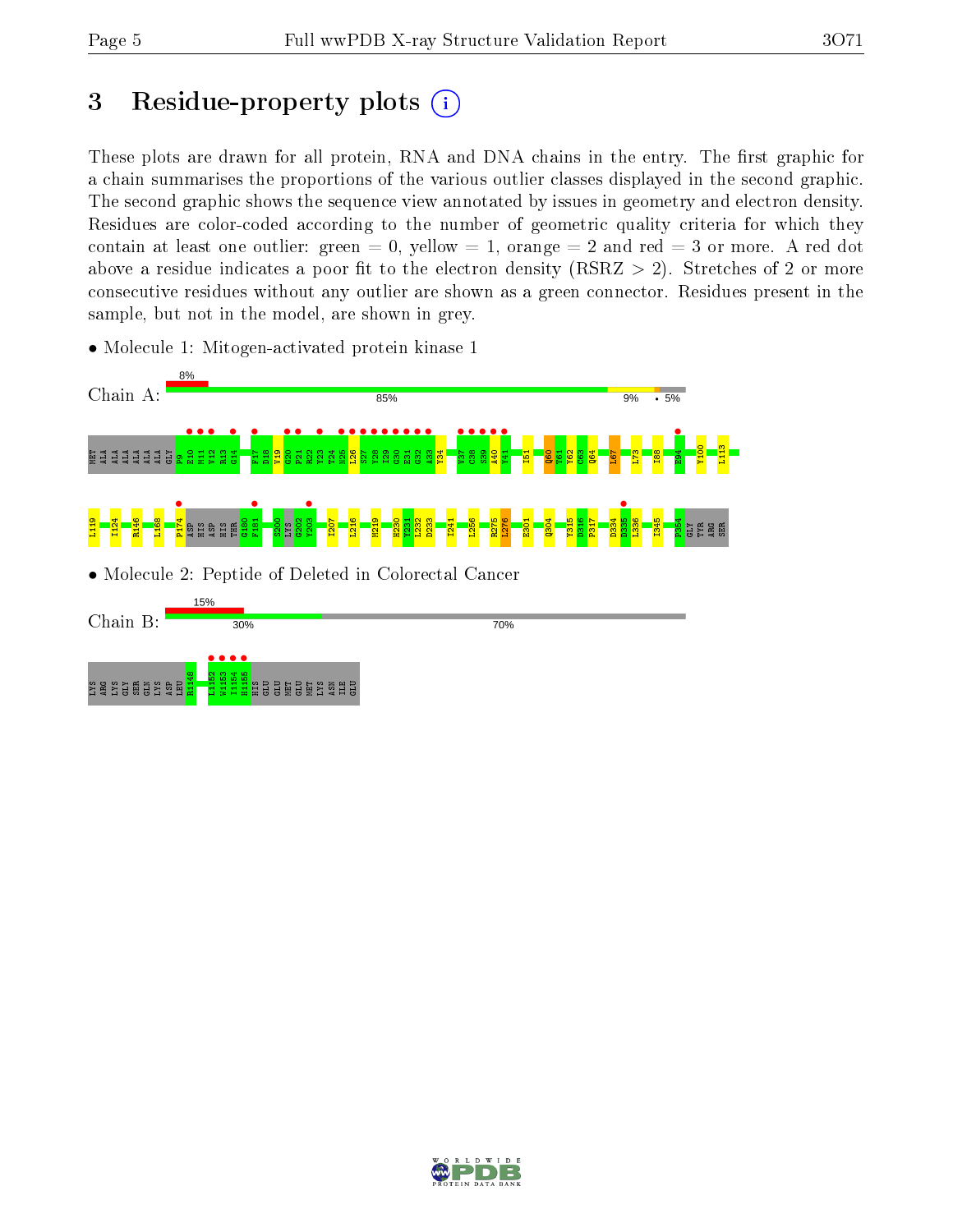## 4 Data and refinement statistics  $(i)$

| Property                                                             | Value                                              | Source     |
|----------------------------------------------------------------------|----------------------------------------------------|------------|
| Space group                                                          | P 3 2 1                                            | Depositor  |
| Cell constants                                                       | 87.18Å<br>87.18Å<br>94.46Å                         |            |
| a, b, c, $\alpha,\,\beta,\,\gamma$                                   | $90.00^\circ$<br>$90.00^\circ$<br>$120.00^{\circ}$ | Depositor  |
| Resolution $(A)$                                                     | $-1.95$<br>47.23                                   | Depositor  |
|                                                                      | 47.23<br>1.95<br>$\equiv$                          | <b>EDS</b> |
| % Data completeness                                                  | 99.9 (47.23-1.95)                                  | Depositor  |
| (in resolution range)                                                | 99.9 (47.23-1.95)                                  | <b>EDS</b> |
| $R_{merge}$                                                          | (Not available)                                    | Depositor  |
| $\mathrm{R}_{sym}$                                                   | (Not available)                                    | Depositor  |
| $\sqrt{I/\sigma}(I) > 1$                                             | $3.57$ (at 1.95Å)                                  | Xtriage    |
| Refinement program                                                   | REFMAC 5.5.0102                                    | Depositor  |
|                                                                      | $\overline{0.199}$ ,<br>0.240                      | Depositor  |
| $R, R_{free}$                                                        | 0.218<br>0.256                                     | DCC        |
| $R_{free}$ test set                                                  | 1547 reflections $(5.05\%)$                        | wwPDB-VP   |
| Wilson B-factor $(A^2)$                                              | 35.2                                               | Xtriage    |
| Anisotropy                                                           | 0.008                                              | Xtriage    |
| Bulk solvent $k_{sol}(e/\mathring{A}^3)$ , $B_{sol}(\mathring{A}^2)$ | $0.36$ , $51.3$                                    | <b>EDS</b> |
| L-test for twinning <sup>2</sup>                                     | $< L >$ = 0.48, $< L2$ = 0.31                      | Xtriage    |
| Estimated twinning fraction                                          | $0.033$ for $-h,-k,l$                              | Xtriage    |
| $F_o, F_c$ correlation                                               | 0.95                                               | <b>EDS</b> |
| Total number of atoms                                                | 3027                                               | wwPDB-VP   |
| Average B, all atoms $(A^2)$                                         | $41.0\,$                                           | wwPDB-VP   |

Xtriage's analysis on translational NCS is as follows: The largest off-origin peak in the Patterson function is  $4.52\%$  of the height of the origin peak. No significant pseudotranslation is detected.

<sup>&</sup>lt;sup>2</sup>Theoretical values of  $\langle |L| \rangle$ ,  $\langle L^2 \rangle$  for acentric reflections are 0.5, 0.333 respectively for untwinned datasets, and 0.375, 0.2 for perfectly twinned datasets.



<span id="page-5-1"></span><span id="page-5-0"></span><sup>1</sup> Intensities estimated from amplitudes.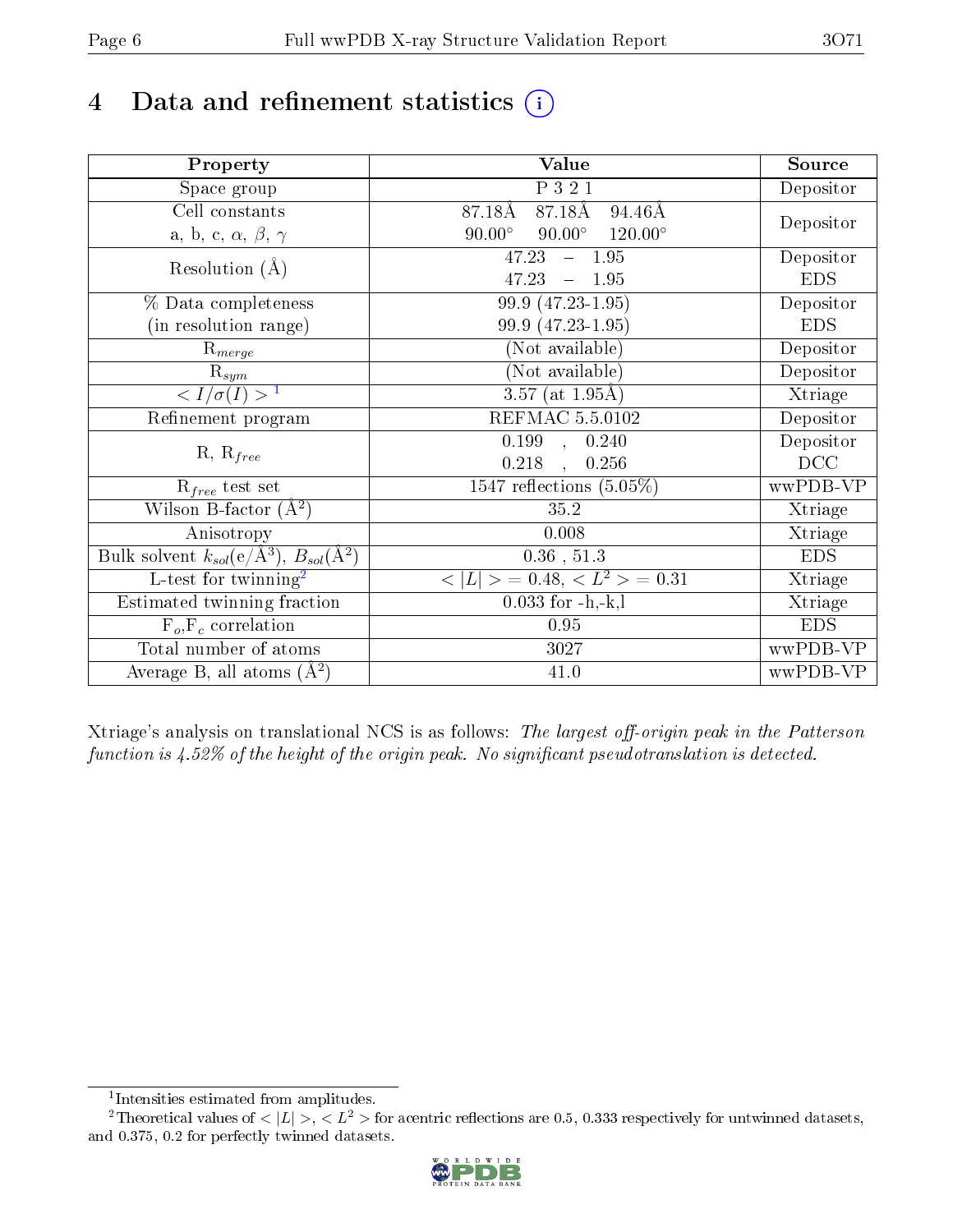### 5 Model quality  $(i)$

### 5.1 Standard geometry  $(i)$

Bond lengths and bond angles in the following residue types are not validated in this section: SCN

The Z score for a bond length (or angle) is the number of standard deviations the observed value is removed from the expected value. A bond length (or angle) with  $|Z| > 5$  is considered an outlier worth inspection. RMSZ is the root-mean-square of all Z scores of the bond lengths (or angles).

| Mol | Chain |      | Bond lengths | Bond angles |                 |  |
|-----|-------|------|--------------|-------------|-----------------|--|
|     |       | RMSZ | $\# Z  > 5$  | RMSZ        | # $ Z  > 5$     |  |
|     |       | 0.36 | 0/2856       | 0.51        | $1/3867(0.0\%)$ |  |
| 2   | B     | 0.35 | 0/66         | 0.50        | /90             |  |
| AĦ  | AIL   | 0.36 | 0/2922       | 0.51        | $1/3957(0.0\%)$ |  |

There are no bond length outliers.

All (1) bond angle outliers are listed below:

|  |  | $\mid$ Mol $\mid$ Chain $\mid$ Res $\mid$ Type $\mid$ Atoms $\mid$ | $\vert Z \vert$ Observed $(^\circ)$   Ideal $(^\circ)$ |        |
|--|--|--------------------------------------------------------------------|--------------------------------------------------------|--------|
|  |  | $174$   PRO   N-CA-CB   6.36                                       | 110.94                                                 | 103.30 |

There are no chirality outliers.

There are no planarity outliers.

#### 5.2 Too-close contacts (i)

In the following table, the Non-H and H(model) columns list the number of non-hydrogen atoms and hydrogen atoms in the chain respectively. The H(added) column lists the number of hydrogen atoms added and optimized by MolProbity. The Clashes column lists the number of clashes within the asymmetric unit, whereas Symm-Clashes lists symmetry related clashes.

|  |      |      | Mol   Chain   Non-H   H(model)   H(added)   Clashes   Symm-Clashes |
|--|------|------|--------------------------------------------------------------------|
|  | 2781 | 2787 |                                                                    |
|  |      |      |                                                                    |
|  |      |      |                                                                    |
|  | 175  |      |                                                                    |
|  |      |      |                                                                    |
|  | 3027 | 2848 |                                                                    |

The all-atom clashscore is defined as the number of clashes found per 1000 atoms (including

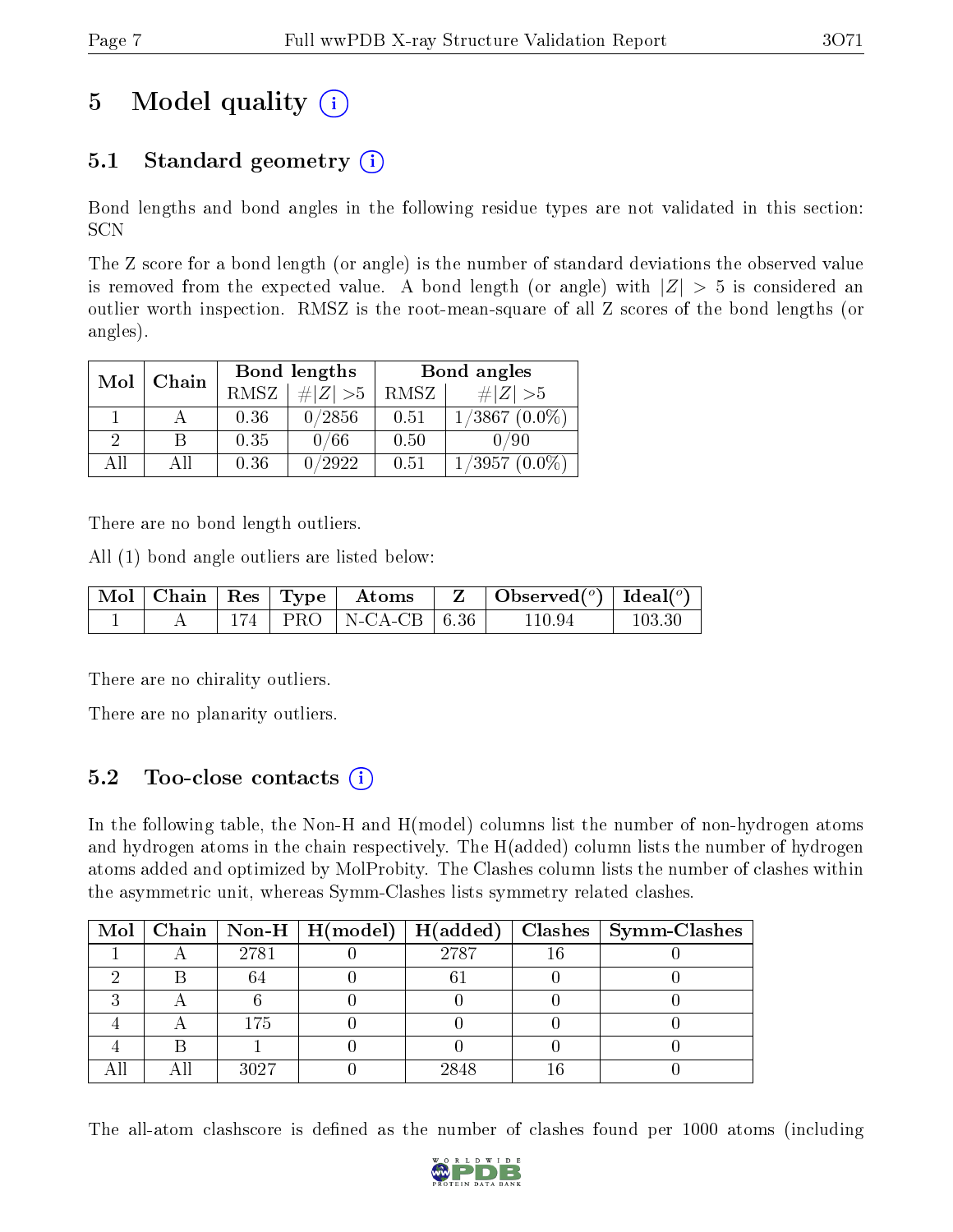hydrogen atoms). The all-atom clashscore for this structure is 3.

All (16) close contacts within the same asymmetric unit are listed below, sorted by their clash magnitude.

| $\boldsymbol{\mathrm{Atom}\text{-}1}$ | Atom-2              | Interatomic    | Clash         |
|---------------------------------------|---------------------|----------------|---------------|
|                                       |                     | distance $(A)$ | overlap $(A)$ |
| 1: A:64: GLN:NE2                      | 1:A:334:ASP:HA      | 2.08           | 0.69          |
| 1: A: 113: LEU: HD11                  | 1:A:119:LEU:HD21    | 1.86           | 0.57          |
| 1:A:146:ARG:HD3                       | 1: A: 168: LEU: O   | 2.06           | 0.56          |
| 1: A:26:LEU:HD23                      | 1:A:40:ALA:HB2      | 1.87           | 0.56          |
| 1: A:67:LEU:HG                        | 1: A:345: ILE: HG13 | 1.90           | 0.54          |
| 1: A:88: ILE: HB                      | 1: A: 100: TYR: HB2 | 1.89           | 0.53          |
| 1: A:19: VAL: HG11                    | 1: A:51: ILE: HG21  | 1.91           | 0.53          |
| 1: A:301: GLU: H                      | 1: A:304: GLN: HE21 | 1.57           | 0.52          |
| 1: A:230:HIS:CE1                      | 1:A:233:ASP:HB2     | 2.52           | 0.45          |
| 1:A:301:GLU:H                         | 1: A:304: GLN:NE2   | 2.16           | 0.44          |
| 1: A:315: TYR: CZ                     | 1: A:317: PRO:HG3   | 2.54           | 0.43          |
| 1:A:60:GLN:HB3                        | 1:A:60:GLN:HE21     | 1.69           | 0.43          |
| 1: A:34:TYR:HB3                       | 1: A:62:TYR:CE2     | 2.55           | 0.42          |
| 1: A:146: ARG: HG2                    | 1: A:207: ILE: HDI1 | 2.03           | 0.40          |
| 1:A:241:ILE:HD12                      | 1: A:276:LEU:HD21   | 2.03           | 0.40          |
| 1: A:124: ILE: HG12                   | 1:A:219:MET:HB3     | 2.02           | 0.40          |

There are no symmetry-related clashes.

#### 5.3 Torsion angles (i)

#### 5.3.1 Protein backbone (i)

In the following table, the Percentiles column shows the percent Ramachandran outliers of the chain as a percentile score with respect to all X-ray entries followed by that with respect to entries of similar resolution.

The Analysed column shows the number of residues for which the backbone conformation was analysed, and the total number of residues.

| Mol | Chain | Analysed                      | Favoured   Allowed   Outliers |           | Percentiles           |                    |
|-----|-------|-------------------------------|-------------------------------|-----------|-----------------------|--------------------|
|     |       | $338/358$ (94\%)   328 (97\%) |                               | $10(3\%)$ | $\mid$ 100 $\mid$ 100 |                    |
|     |       | $6/27$ (22\%)                 | $6(100\%)$                    |           | 100 <sub>1</sub>      | $\blacksquare$ 100 |
| All | Аll   | $344/385(89\%)$ 334 (97\%)    |                               | $10(3\%)$ | $"100$ ,              | $\sqrt{100}$       |

There are no Ramachandran outliers to report.

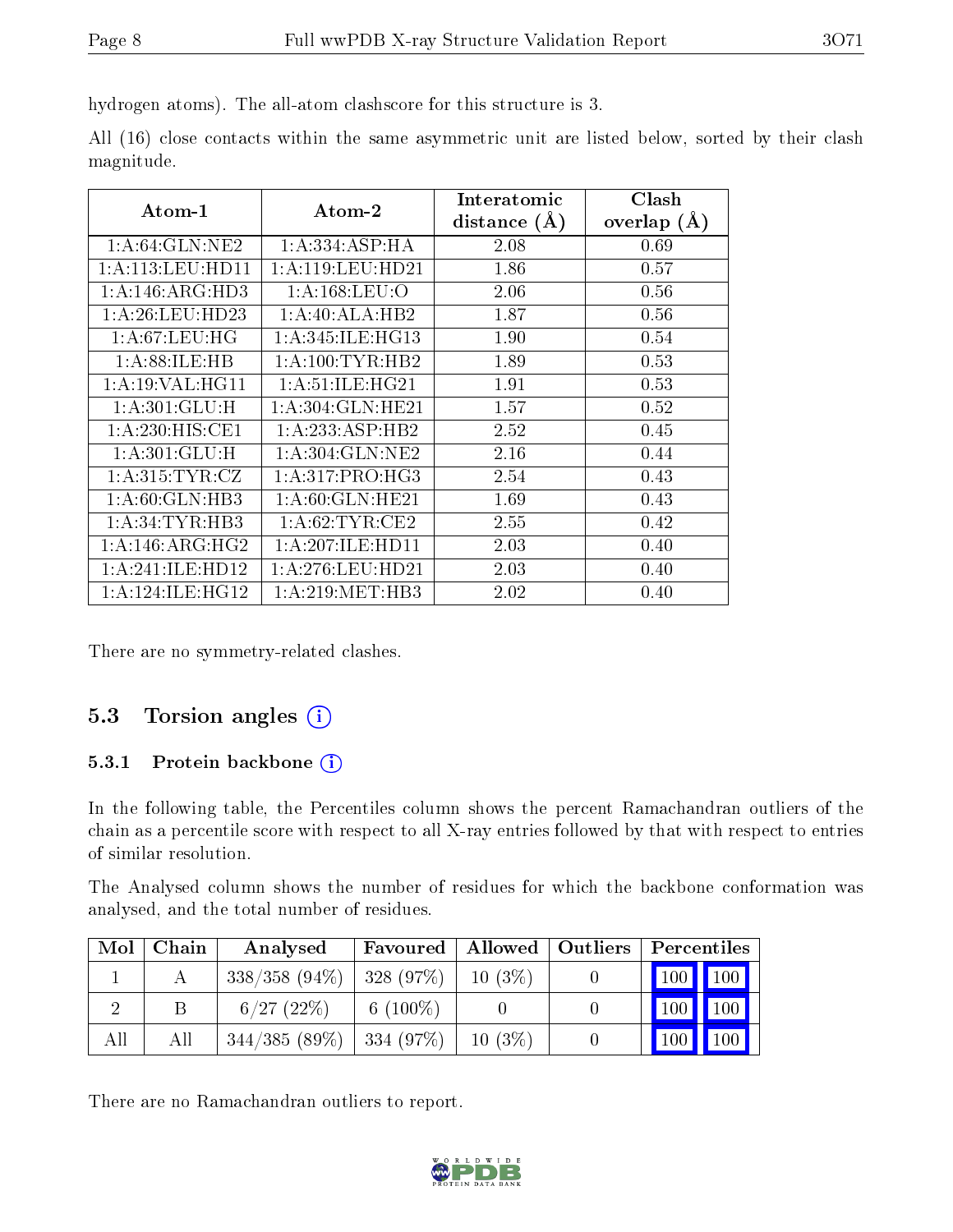#### 5.3.2 Protein sidechains  $(i)$

In the following table, the Percentiles column shows the percent sidechain outliers of the chain as a percentile score with respect to all X-ray entries followed by that with respect to entries of similar resolution.

The Analysed column shows the number of residues for which the sidechain conformation was analysed, and the total number of residues.

| Mol | Chain | Analysed         | Rotameric   Outliers |          | Percentiles           |  |  |
|-----|-------|------------------|----------------------|----------|-----------------------|--|--|
|     |       | $307/318$ (96\%) | 298 (97\%)           | $9(3\%)$ | 31<br>42 <sup>1</sup> |  |  |
|     |       | $7/26$ $(27%)$   | $7(100\%)$           |          | $\vert$ 100<br>100    |  |  |
| All | All   | $314/344(91\%)$  | 305(97%)             | 9(3%)    | 31<br>42              |  |  |

All (9) residues with a non-rotameric sidechain are listed below:

| Mol | Chain | Res | Type        |
|-----|-------|-----|-------------|
| 1   | A     | 60  | <b>GLN</b>  |
| 1   | A     | 67  | LEU         |
| 1   | A     | 73  | LEU         |
| 1   | A     | 216 | LEU         |
| 1   | А     | 232 | LEU         |
| 1   | A     | 256 | LEU         |
| 1   | A     | 275 | ${\rm ARG}$ |
| 1   | А     | 276 | LEU         |
|     |       | 336 | LEU         |

Some sidechains can be flipped to improve hydrogen bonding and reduce clashes. All (8) such sidechains are listed below:

| Mol | Chain | Res | <b>Type</b> |
|-----|-------|-----|-------------|
| 1   | А     | 60  | <b>GLN</b>  |
| 1   | A     | 64  | <b>GLN</b>  |
| 1   | А     | 121 | <b>ASN</b>  |
|     |       | 251 | <b>ASN</b>  |
| 1   | А     | 269 | <b>ASN</b>  |
| 1   | А     | 304 | <b>GLN</b>  |
|     |       | 313 | <b>GLN</b>  |
|     |       | 353 | GLN         |

#### 5.3.3 RNA (i)

There are no RNA molecules in this entry.

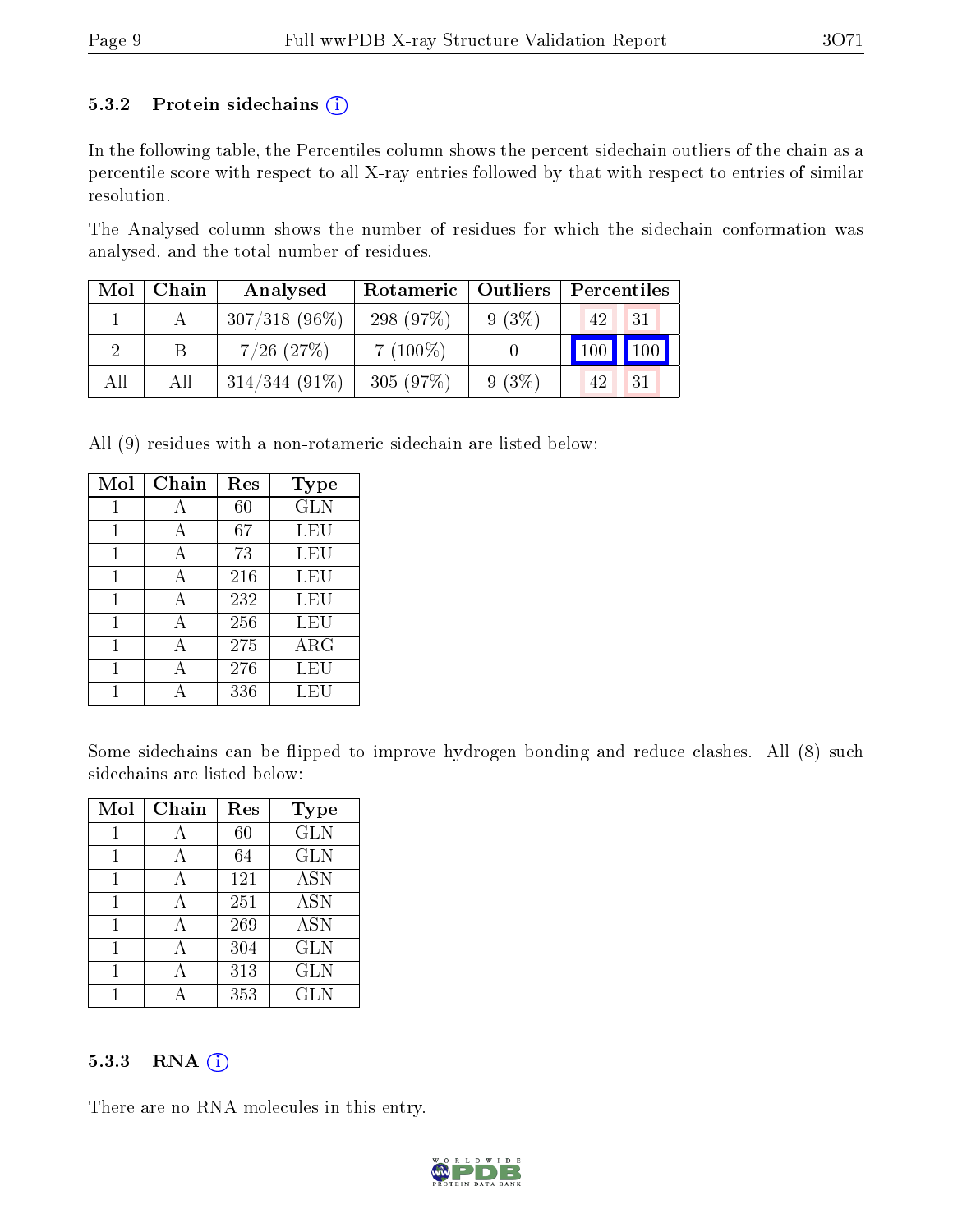#### 5.4 Non-standard residues in protein, DNA, RNA chains (i)

There are no non-standard protein/DNA/RNA residues in this entry.

#### 5.5 Carbohydrates  $(i)$

There are no carbohydrates in this entry.

#### 5.6 Ligand geometry  $(i)$

2 ligands are modelled in this entry.

In the following table, the Counts columns list the number of bonds (or angles) for which Mogul statistics could be retrieved, the number of bonds (or angles) that are observed in the model and the number of bonds (or angles) that are dened in the Chemical Component Dictionary. The Link column lists molecule types, if any, to which the group is linked. The Z score for a bond length (or angle) is the number of standard deviations the observed value is removed from the expected value. A bond length (or angle) with  $|Z| > 2$  is considered an outlier worth inspection. RMSZ is the root-mean-square of all Z scores of the bond lengths (or angles).

| Mol |            | $\mid$ Chain |     |                          | Bond lengths<br>Res<br>$Link_1$ |      |           |        | Bond angles |     |
|-----|------------|--------------|-----|--------------------------|---------------------------------|------|-----------|--------|-------------|-----|
|     | Type       |              |     |                          | Jounts -                        | RMSZ | # Z <br>റ | Counts | RMSZ        | H Z |
| ιJ  | SCN        |              | 359 | $\blacksquare$           | ്ററ<br>1.4.4                    | 0.76 |           | 0,1,1  | 0.00        |     |
| ◡   | <b>SCN</b> |              | 360 | $\overline{\phantom{a}}$ | ്ററ<br>1.4.4                    | 0.79 |           | 0,1,1  | 0.00        |     |

There are no bond length outliers.

There are no bond angle outliers.

There are no chirality outliers.

There are no torsion outliers.

There are no ring outliers.

No monomer is involved in short contacts.

#### 5.7 [O](https://www.wwpdb.org/validation/2017/XrayValidationReportHelp#nonstandard_residues_and_ligands)ther polymers  $(i)$

There are no such residues in this entry.

#### 5.8 Polymer linkage issues  $(i)$

There are no chain breaks in this entry.

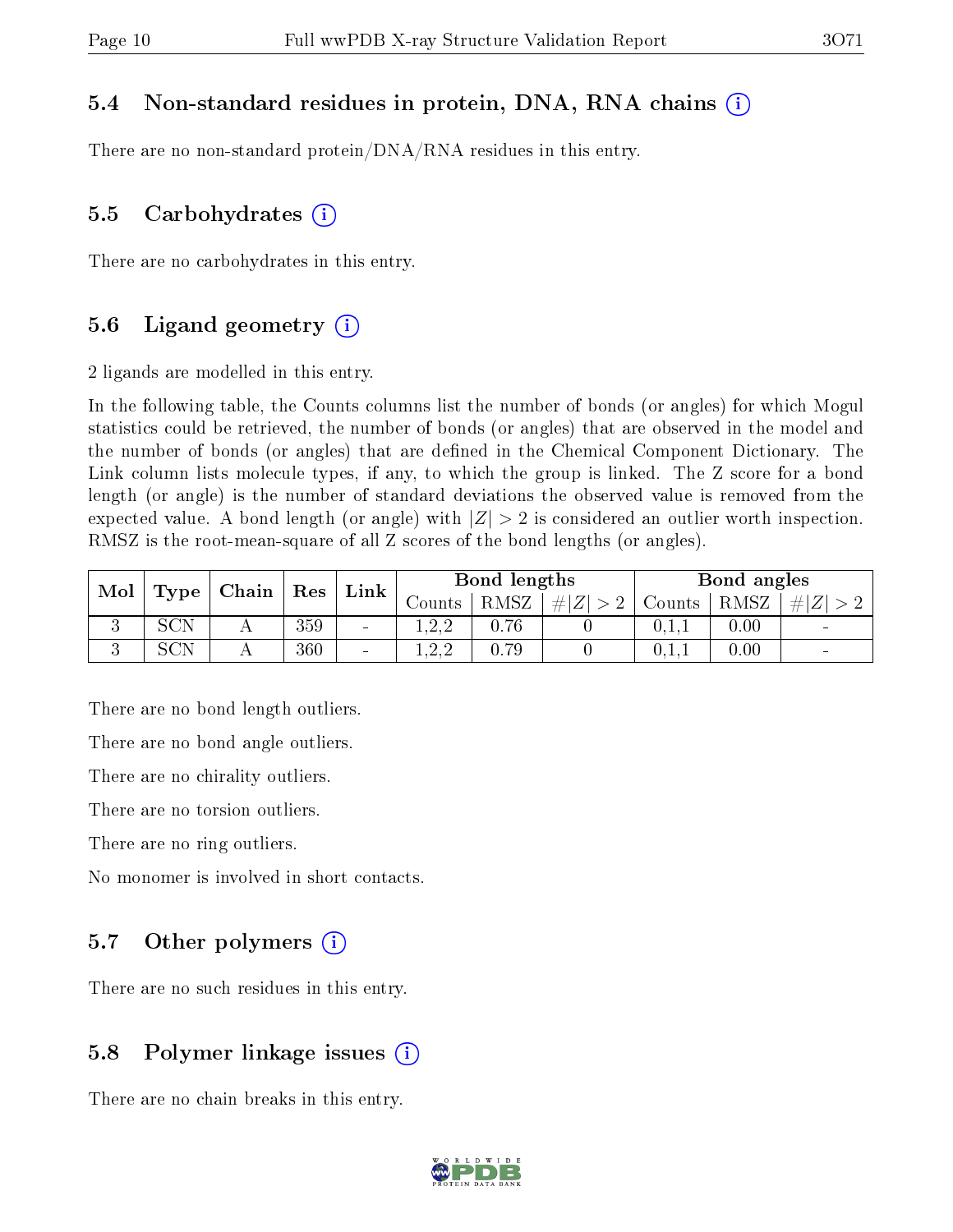### 6 Fit of model and data  $(i)$

### 6.1 Protein, DNA and RNA chains  $(i)$

In the following table, the column labelled  $#RSRZ> 2'$  contains the number (and percentage) of RSRZ outliers, followed by percent RSRZ outliers for the chain as percentile scores relative to all X-ray entries and entries of similar resolution. The OWAB column contains the minimum, median,  $95<sup>th</sup>$  percentile and maximum values of the occupancy-weighted average B-factor per residue. The column labelled ' $Q< 0.9$ ' lists the number of (and percentage) of residues with an average occupancy less than 0.9.

| Mol | Chain | Analysed        | ${ <\hspace{-1.5pt}{\mathrm{RSRZ}} \hspace{-1.5pt}>}$ | $\#\text{RSRZ}\text{>2}$        | $OWAB(A^2)$     | $\mathrm{Q}{<}0.9$ |
|-----|-------|-----------------|-------------------------------------------------------|---------------------------------|-----------------|--------------------|
|     |       | $340/358(94\%)$ | 0.55                                                  | $27(7%)$ 12<br>$\vert 19 \vert$ | 23, 37, 71, 142 |                    |
|     |       | 8/27(29%)       | 2.07                                                  | $4(50\%)$ 0 0                   | 67, 72, 81, 101 |                    |
| All | All   | $348/385(90\%)$ | 0.59                                                  | $31 (8\%)$ 9 15                 | 23, 37, 73, 142 |                    |

All (31) RSRZ outliers are listed below:

| $\overline{\text{Mol}}$ | Chain                   | Res                         | Type                            | <b>RSRZ</b>      |
|-------------------------|-------------------------|-----------------------------|---------------------------------|------------------|
| $\overline{1}$          | $\overline{A}$          | 26                          | LEU                             | $\overline{5.2}$ |
| $\frac{2}{1}$           | $\overline{\mathbf{B}}$ | 1152                        | <b>LEU</b>                      | 4.9              |
|                         | $\overline{A}$          | $\overline{12}$             | <b>VAL</b>                      | 4.7              |
| $\overline{1}$          | $\overline{A}$          | $\overline{29}$             | ILE                             | 4.7              |
| $\overline{1}$          | $\overline{A}$          | $\overline{32}$             | $\overline{\text{GLY}}$         | $\overline{4.2}$ |
| $\overline{2}$          | $\overline{\mathrm{B}}$ | $\overline{1155}$           | <b>HIS</b>                      | $\overline{3.9}$ |
| $\overline{1}$          | $\overline{A}$          | 27                          | SER                             | 3.7              |
| $\overline{1}$          | $\overline{A}$          | $\overline{25}$             | $\overline{\mathrm{ASN}}$       | $\overline{3.5}$ |
| $\overline{1}$          | $\overline{\rm A}$      | 174                         | PRO                             | 3.3              |
| $\overline{1}$          | $\overline{A}$          | $\overline{40}$             | $\overline{\rm ALA}$            | $\overline{3.3}$ |
| $\overline{1}$          | $\overline{A}$          | $\overline{203}$            | <b>TYR</b>                      | 3.2              |
| $\overline{1}$          | $\overline{A}$          | $\overline{14}$             | $\overline{\text{GLY}}$         | $\overline{3.2}$ |
| $\overline{1}$          | $\overline{\rm A}$      | 335                         | <b>ASP</b>                      | $3.2\,$          |
| $\overline{1}$          | $\overline{A}$          | $\overline{41}$             | <b>TYR</b>                      | $\overline{3.1}$ |
| $\overline{1}$          | $\overline{A}$          | $\overline{28}$             | <b>TYR</b>                      | $\overline{3.1}$ |
| $\mathbf{1}$            | $\overline{\rm A}$      | 21                          | $PR\overline{O}$                | 3.1              |
| $\overline{1}$          | $\overline{A}$          | $\overline{33}$             | <b>ALA</b>                      | $\overline{3.0}$ |
| $\overline{1}$          | $\overline{A}$          | $\overline{3}8[\mathrm{A}]$ | $\overline{\text{C} \text{YS}}$ | 3.0              |
| $\overline{2}$          | $\overline{\mathrm{B}}$ | 1153                        | <b>TRP</b>                      | $2.9\,$          |
| $\overline{1}$          | $\overline{\rm A}$      | $\overline{23}$             | <b>TYR</b>                      | $\overline{2.7}$ |
| $\overline{1}$          | $\overline{A}$          | 20                          | $\overline{\text{GLY}}$         | $\overline{2.7}$ |
| $\overline{1}$          | $\overline{A}$          | 94                          | $\overline{\mathrm{GLU}}$       | $2.5\,$          |
| $\overline{1}$          | $\overline{A}$          | 31                          | GLU                             | 2.4              |
| $\overline{1}$          | $\overline{\rm A}$      | 30                          | <b>GLY</b>                      | 2.4              |

Continued on next page...